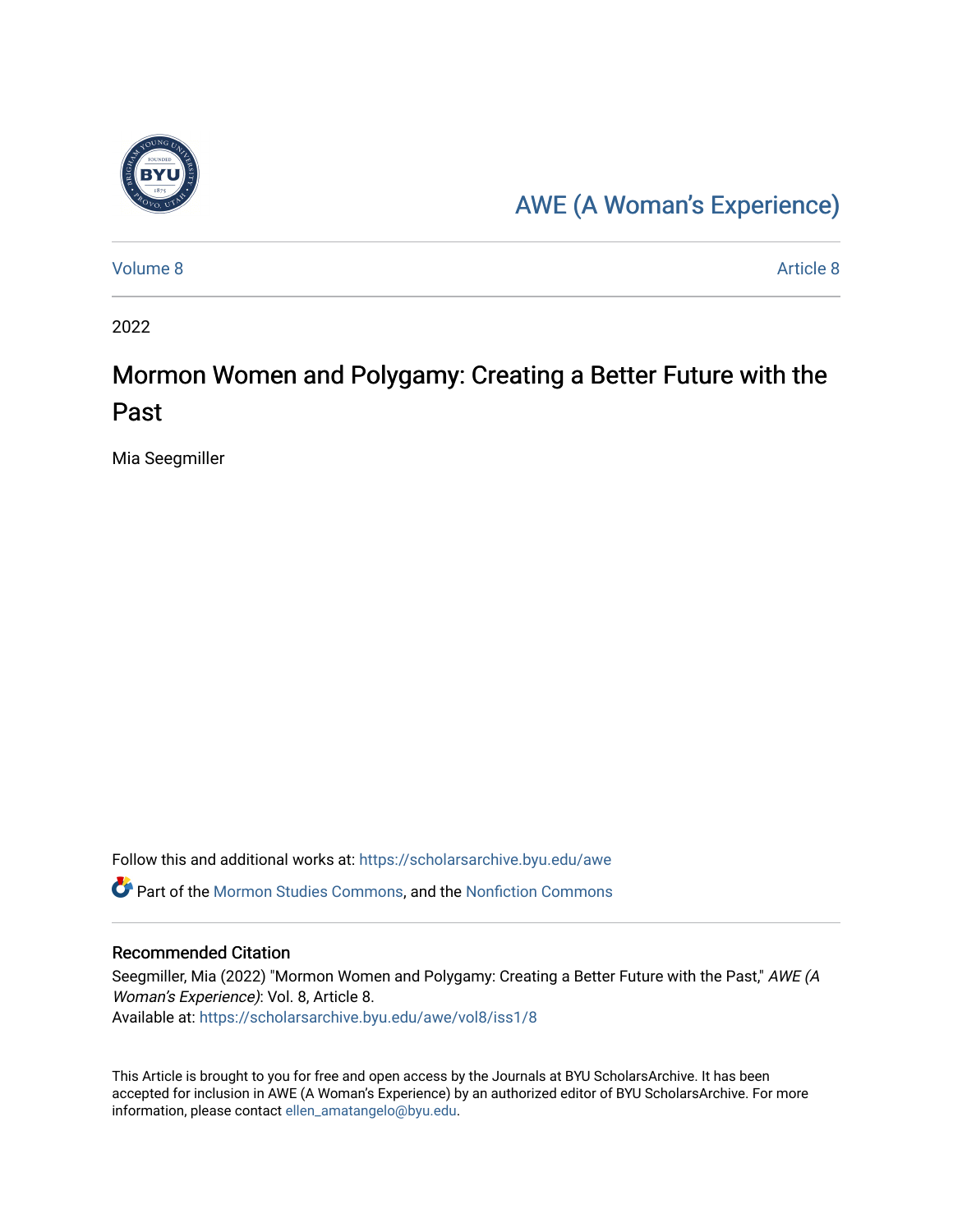Mia Seegmiller

# Mormon Women and Polygamy *Creating a Better Future with the Past*

*Note: Names have been changed to protect the identity of individuals mentioned.*

ET POLYGAMY, BIGAMY, FORNICATION, ADULTERY, AND<br>prostitution be frowned out of the hearts of honest men to drop in<br>the gulf of fallen nature," exclaimed Relief Society President Emma<br>Smith on March 9th, 1844, "where the wo prostitution be frowned out of the hearts of honest men to drop in the gulf of fallen nature," exclaimed Relief Society President Emma Smith on March 9th, 1844, "where the worm dieth not, and the fire is not quenched! And let all the Saints say, amen!" An affirming and perhaps boisterous "amen" could only be imagined from the crowd of Mormon women listening. They were wary of rumors going around about polygamy, a seemingly scandalous marriage practice. They would probably agree with their president, believing polygamy to be a "Seducer of Female Chastity," and a "Slanderer of Female Character." Emma Smith was obviously disgusted with such ideas, but, in fact, they were her reality.<sup>1</sup>

Unbeknownst to most of the Mormon women listening (those who weren't already a part of it), polygamy was already being practiced in their faith. Joseph Smith Jr., prophet and founder of The Church of Jesus Christ of Latter-day Saints ("the Church") began the practice (approximately) as early as 1835, just five years after the Church was founded.<sup>2</sup> When the practice was finally publicly announced in 1852,<sup>3</sup> several Church leaders had been secretly practicing polygamy for over a decade.

It doesn't take much study to understand that the practice of polygamy greatly affected the women of the early Church of Jesus Christ of Latter-day Saints. Sources such as Mormon women's poetry, private journals, and public speeches show that many initially abhorred it, as

<sup>1</sup> William W. Phelps, "The Voice of Innocence from Nauvoo." Edited by Emma Smith. In T*he First Fifty Years of Relief Society* (The Church Historian's Press: 2020).

<sup>2</sup> Brian C. Hales and Laura Harris Hales, "Joseph Smith and Fanny Alger." Joseph Smith's Polygamy, 2020.

<sup>3</sup> Orson Pratt, "Celestial Marriage." August 29, 1852.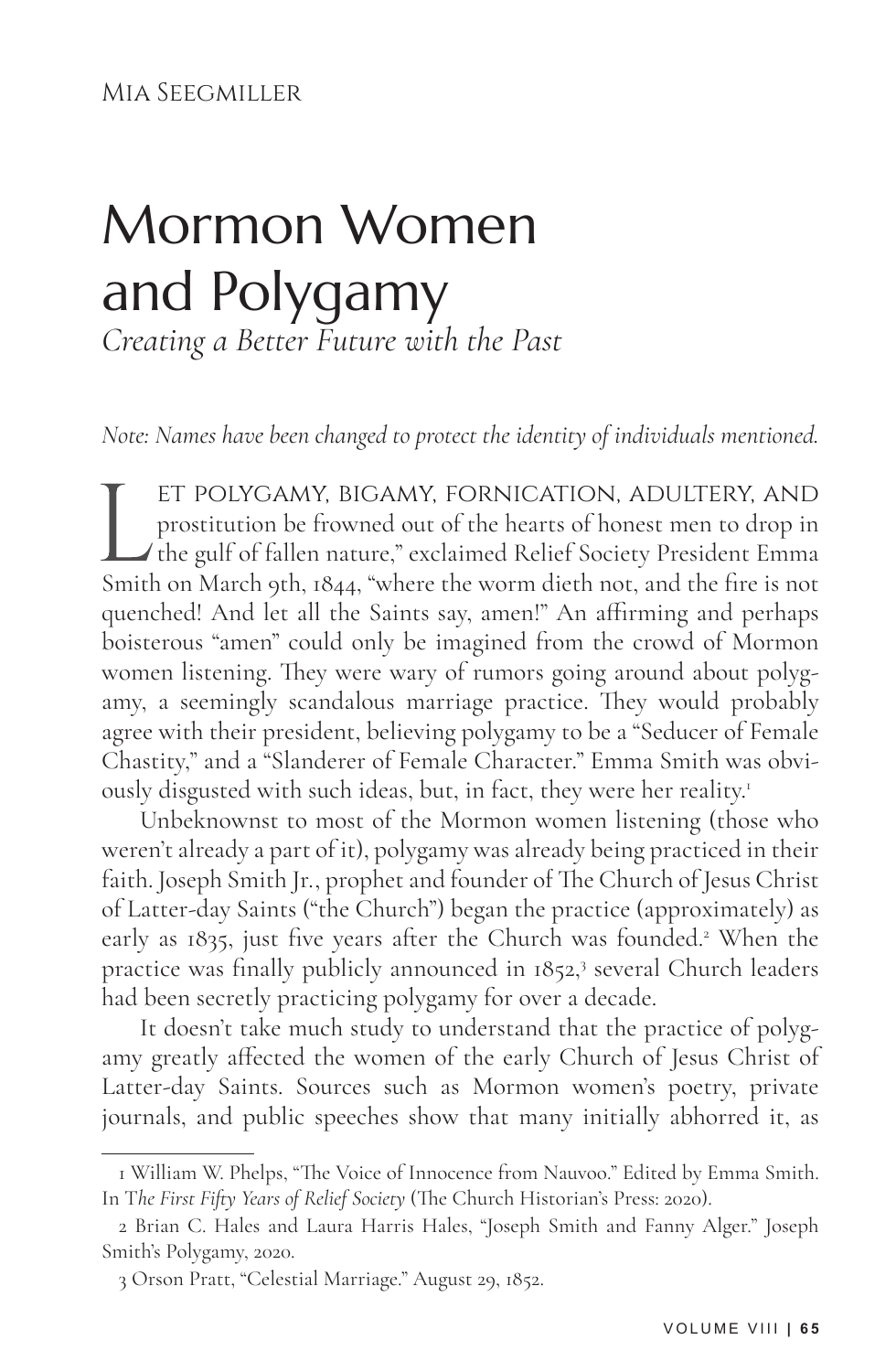illustrated by Emma Smith's public response to it. These sources show that many practiced polygamy, believing it was instituted by God. They also show that many struggled with it. These sources show that many even loved polygamy and came to defend it. They also show that many greatly suffered because of it.

Still today, many faithful members of The Church of Jesus Christ of Latter-day Saints wrestle deeply and personally with the history of polygamy and its lurking shadow. Author Carol Lynn Pearson wrote an entire book titled *The Ghost of Eternal Polygamy: Haunting the Hearts and Heaven of Mormon Women and Men*, providing evidence that polygamy is not just a practice of the past for members of the Church. Women and men are still greatly troubled by it.4

The stories of early Mormon plural wives aren't well known by modern members of the Church. More often than not, Sunday school classes teach only about men involved in the early Church, like founder Joseph Smith Jr. or Brigham Young. Talks at General Conference (the large gathering of Latter-day Saints to listen to Church leaders), even when centered around the history of the Church, hardly mention these women. As *Year of Polygamy* podcast host Lindsay Hansen Park put it, "A lot of the critical things [members of the Church] have today, including doctrines, policies, laws, movements—the fact that [Mormons are] in the West they were all influenced by these women who were largely forgotten. They sacrificed so many things to be erased in history because they were part of a controversial practice."5

One of the many reasons contemporary members of the Church struggle with polygamy so greatly is that it is not talked about. The Church of Jesus Christ of Latter-day Saints as a whole needs to talk more about polygamous Mormon women who contributed so much to the Church. These conversations would make greater room for members to share their personal experiences surrounding polygamy. The learning and sharing of such experiences could cause much needed healing amongst Latter-day Saint women and men in the face of polygamy. In an effort to start such conversation, this paper outlines the following: the stories of plural wives, the stories of modern Latter-day Saint women concerning polygamy, and how both narratives could contribute to a better future for members of The Church of Jesus Christ of Latter-day Saints.

<sup>4</sup> Carol Lynn Pearson, *The Ghost of Eternal Polygamy: Haunting the Hearts and Heaven of Mormon Women and Men*. (Walnut Creek, CA: Pivot Point Books, 2016).

<sup>5</sup> Lindsay Hansen Park, "Episode 01: Fanny Alger." *Year of Polygamy* (podcast).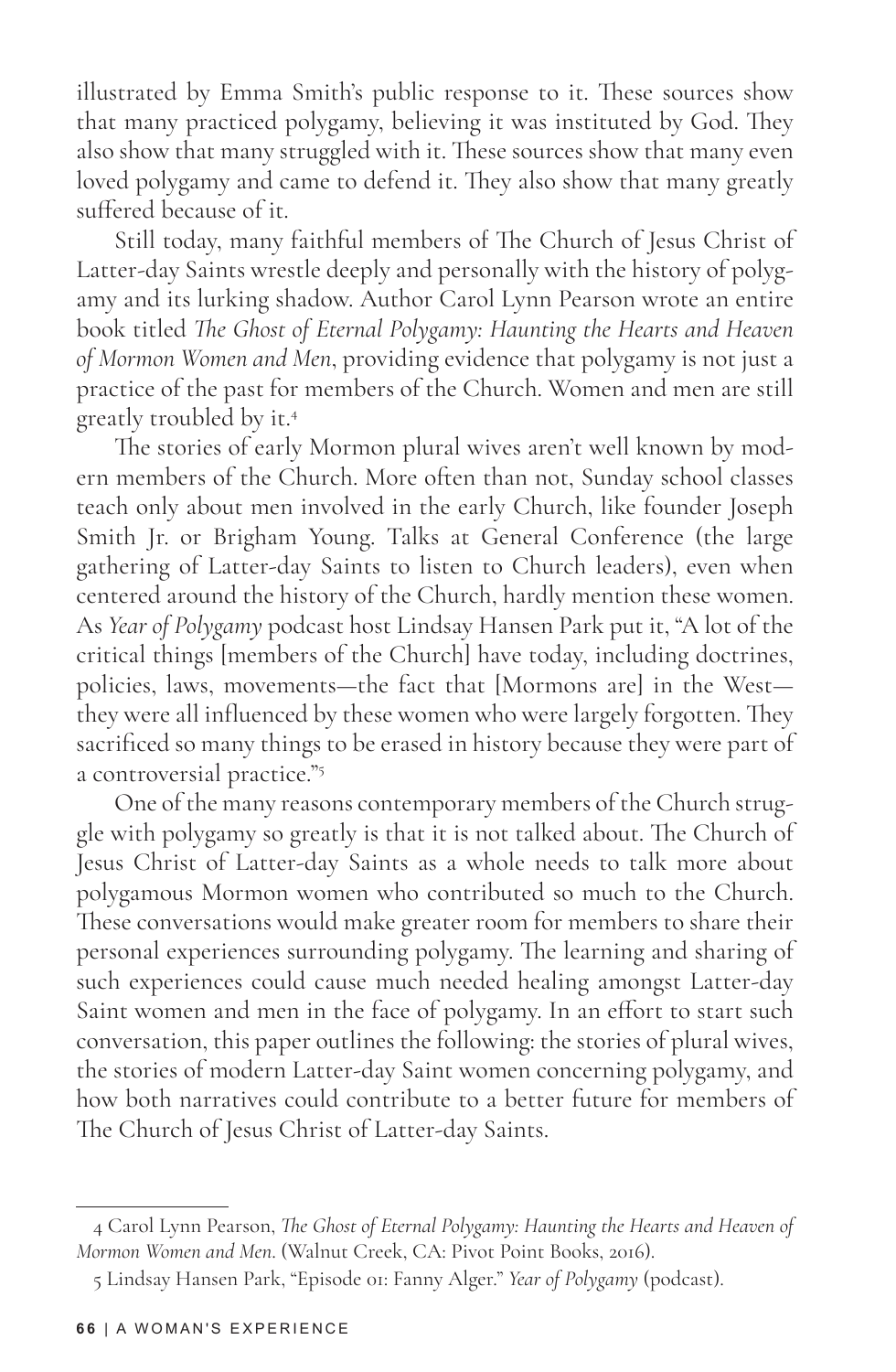#### **Stories of Plural Wives**

The first known plural wife in Mormonism was Emma Smith. While scholars aren't completely sure of when Emma found out about Joseph's new practice, there are some accounts of her discovering Joseph's first plural marriage with Fanny Alger, and subsequently kicking Fanny out.<sup>6</sup> To say that polygamy took a huge toll on Emma would be an understatement. While she often "vacillated in her support for plural marriage,"<sup>7</sup> Emma frequently and openly opposed it. Along with her previously mentioned speech, "The Voice of Innocence from Nauvoo," there are multiple accounts of her feeling deep pain, sorrow, and anger about the practice.

One such account of her anger is when Joseph sent his brother Hyrum to read Emma the recorded revelation on the practice of polygamy, now known as Doctrine and Covenants section 132. In the revelation, Emma was told to "believe and administer" unto Joseph in this practice or else she would be destroyed.<sup>8</sup> Upon hearing this, Emma "said she did not believe a word of it."9 As Laurel Thatcher Ulrich points out, "How could she (believe it)? For sixteen years, she had been Joseph's partner in triumph and poverty. . . . She had endured rumors of his infidelity, had petitioned public officials and her own relatives for help. Was she now to be cast out if she could not accept a revelation that . . . consigned her to darkness if she did not acquiesce in his obsessive acquisition of wives?"<sup>10</sup> Emma suffered greatly because of her great faith in the church that her husband started. She suffered greatly at the hand of plural marriage. She was the first Mormon woman to be affected by it, and affected she was. A year after this experience with Hyrum, Emma publicly denounced polygamy in her reading of "The Voice of Innocence from Nauvoo." While her "innocent" voice was strong and defiant, it was full of pain and denial. Emma's story illustrates the intimate pain often felt by Mormon women due to polygamy.

Another poignant example of polygamous pain is recorded in the autobiography of Annie Clark Tanner. Annie and her husband Joseph Marion Tanner were married on December 27th, 1883, when she was 19 years old. By this time, polygamy was back to being secretive, although for

<sup>6</sup> Brian C. Hales and Laura Harris Hales, "Emma Discovers the Relationship." Joseph Smith's Polygamy, 2020.

<sup>7</sup> Laurel Thatcher Ulrich, *A House Full of Females: Plural Marriage and Women's Rights in Early Mormonism, 1835–1870* (New York: Vintage Books, 2018), 89.

<sup>8</sup> Doctrine and Covenants 132: 64

<sup>9</sup> Ulrich, 92.

<sup>10</sup> Ulrich, 92.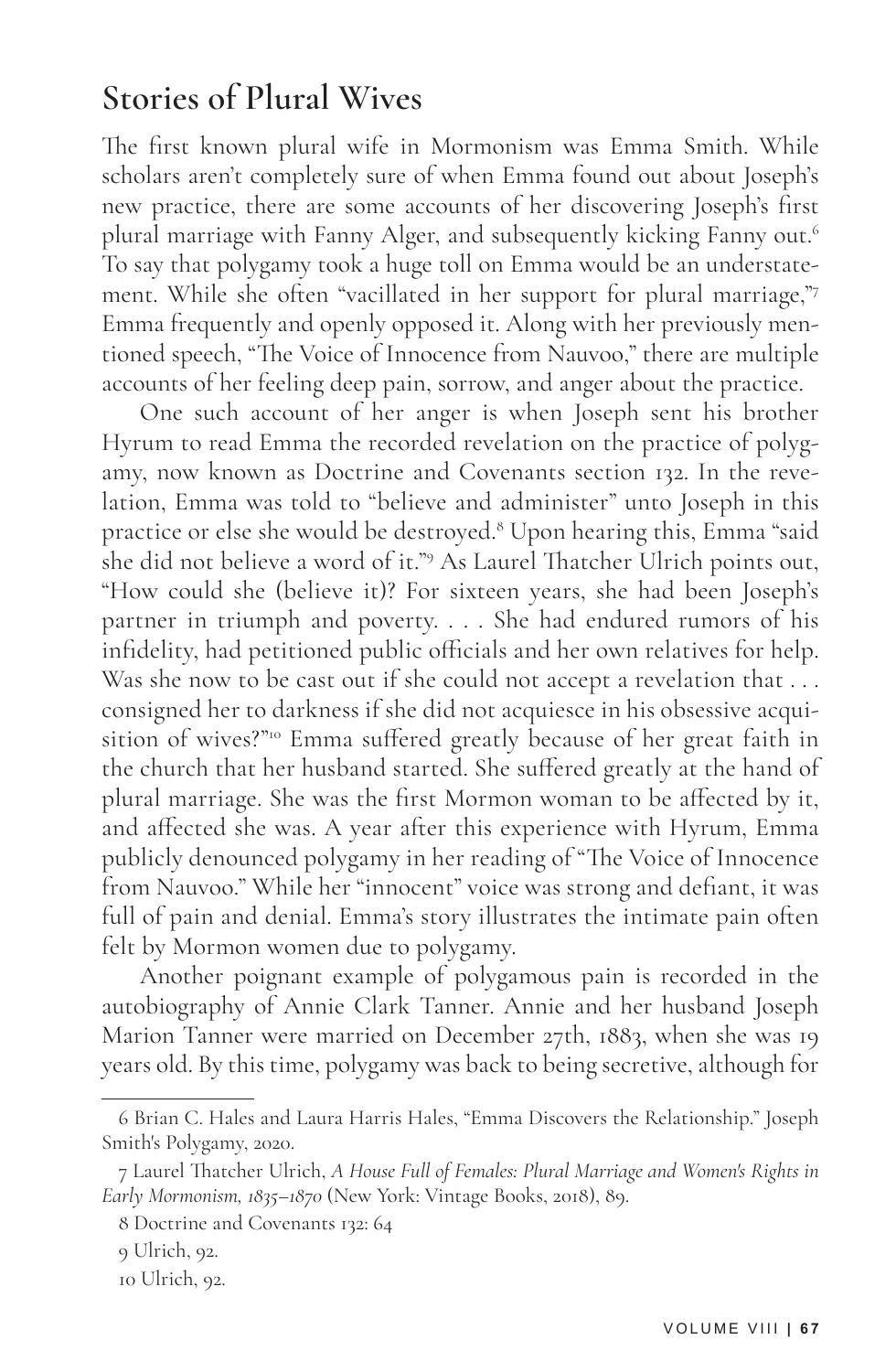very different reasons. This time it was the United States that was growing more and more worried about polygamy, rather than unknowing church members. All church members were privy to the practice of plural marriage by 1852, when it was publicly announced by Orson Pratt.<sup>11</sup> Therefore, Annie's marriage was hidden from the United States but commonplace amongst Mormons. Her pain was under different circumstances than Emma's, but still centered on what polygamy meant for Mormon women.

In her autobiography published in 1991, Annie recalls feeling as though her husband considered her "just a coincidence in *his* life," while for her, "the fervor of [her] love *was* [her] life." She felt he treated her as though he valued her very little, and, shortly after they were married, she considered herself "heartbroken."12 She was often left alone, and just six months after she and Joseph were married, he had found himself a third wife.<sup>13</sup> Although Annie eventually grew to fervently love her husband,<sup>14</sup> her story of early heartbreak is one of many among plural wives. Sharing their husband with multiple women often felt like betrayal. Romance was put on the backburner. However, such painful accounts like Emma's and Annie's only tell part of the story.

In fact, for several Mormon women, polygamy was a relief. For some, the relief came through "a religiously sanctioned way of leaving a troubled marriage."<sup>15</sup> Women were able to escape abusive marriages and still have a place in society through marriage to another man. For others, polygamy was a relief because it secured them a place in the celestial kingdom, the coveted "highest degree of glory" promised to only the most faithful members.<sup>16</sup> It made it possible for them to be connected to their families forever through being sealed, a practice that Joseph began when he began plural marriage.17 They benefited in the eternities.

Augusta Cobb, after being sealed to Brigham Young and then forced back to Boston with her first husband, said to a friend about entering a polygamous marriage, "if you take [meaning marry] either of these [meaning church leaders] you will be highly exalted, and all your friends, both dead and living will be benefitted thereby."<sup>18</sup> Augusta Cobb's story

15 Ulrich, 85.

<sup>11</sup> Orson Pratt, "Celestial Marriage." August 29, 1852.

<sup>12</sup> Annie Clark Tanner, *A Mormon Mother: An Autobiography by Annie Clark Tanner*. (Salt Lake City, UT: Tanner Trust Fund, University of Utah Library, 1991), 68.

<sup>13</sup> Tanner, 73.

<sup>14</sup> Tanner, 73.

<sup>16</sup> Doctrine and Covenants 131:2

<sup>17</sup> Doctrine and Covenants 132

<sup>18</sup> Ulrich, 106.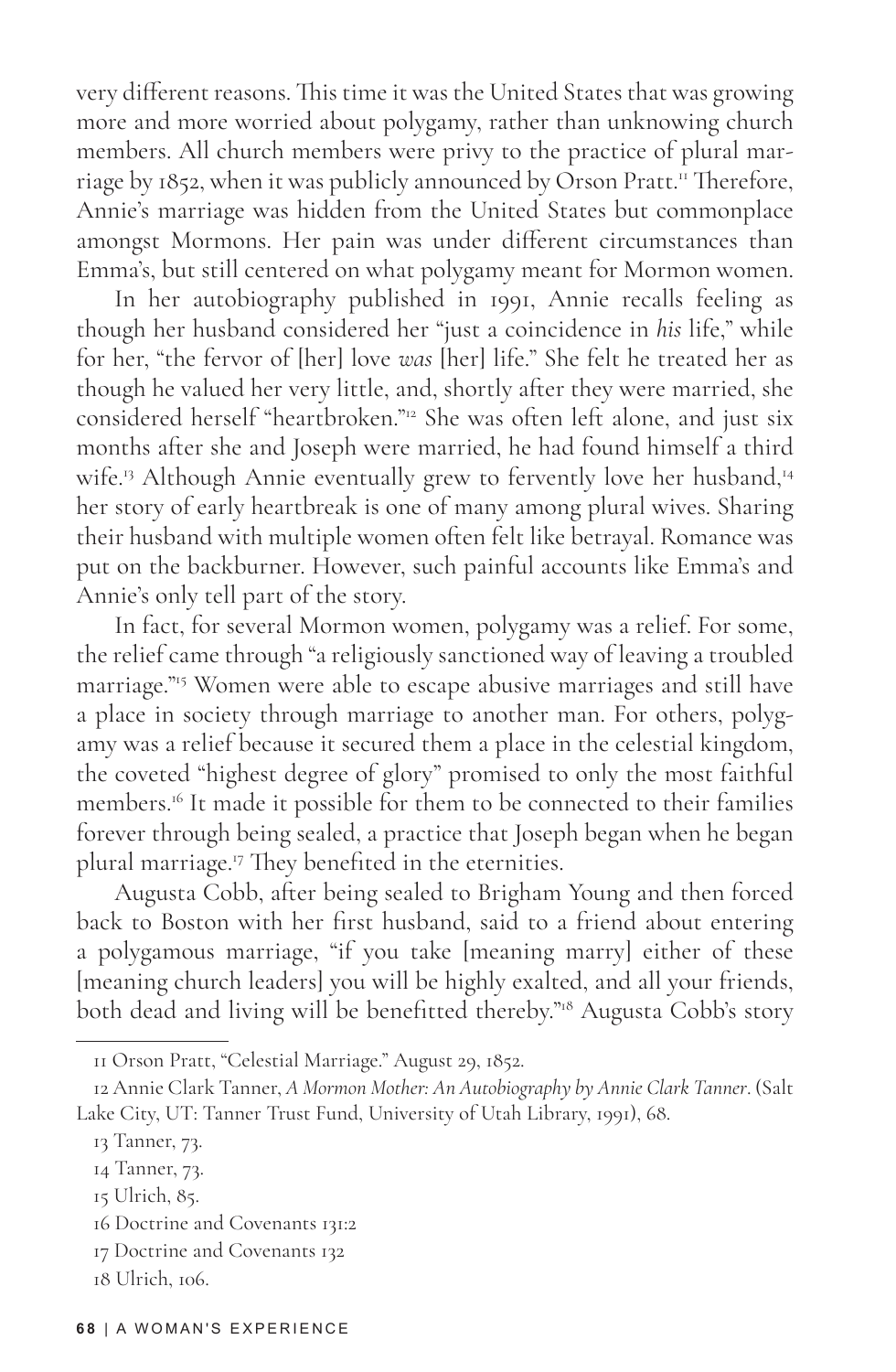conveys a belief that became common amongst polygamous women, that they would gain many heavenly benefits through plural marriage. Her story is the story of many who found polygamy to be a relief, as it secured them heavenly blessings. This narrative eventually morphed into an explanation as to why polygamous marriage could be difficult. Mormon women were being asked to do something extremely hard for something very worth it in heaven. They were sacrificing earthly pleasures, such as love and romance, for eternal exaltation.

Augusta Joyce Crocheron voiced this idea eloquently in her poem published in the February 1884 publication of *Woman's Exponent* titled "Nothing on the Books." With distinctive imagery, she illustrated both a monogamous couple and a polygamous family getting to the gates of heaven. The monogamous couple reported having a "happy time" on earth, with their "fortunes blest." In contrast, the polygamous family had "brown, weary, and old" faces due to their earthly "joy . . . pain . . . hopes and fears." Their way was "hard," but they had "kept the faith," because they understood that "every test a jewel bright / In the crown that waits [God's] head."19 Augusta Crocheron's story illustrates the narrative of sacrifice around polygamy. Yes, it was difficult and sometimes painful, but women's sacrifices would some day pay off in their heavenly home. Perhaps what they had lost would be incomparable to what they would gain. Understanding polygamy in this light could have made it less of a burden. Perhaps it made up for the heartbreak.

As exemplified in these few examples, polygamy developed greatly from the time Emma Smith experienced it in 1835 to 1890, when it was ended (although not extremely successfully) through a Manifesto written by Wilford Woodruff.<sup>20</sup> Even though it started out secretly, it eventually became a way of life for Mormon women and men. They believed it to be the eternal law of marriage. Pain, relief, and sacrifice outline the experiences of many plural wives as they sought to live this law faithfully and righteously.

As polygamy became more and more solidified as a tenet of the Mormon faith, it etched itself into the very identity of Mormon women. They believed they were part of something much bigger than themselves. If outsiders didn't understand the practice of plural marriage, they took it upon themselves to clarify. One of the most profound illustrations of Mormon women's defense of polygamy was held twenty years before the Manifesto on January 13, 1870. It became known as the Great Indignation Meeting.

<sup>19</sup> Augusta Joyce Crocheron, "Nothing on the Books." *Woman's Exponent*, March 1, 1884.

<sup>20 &</sup>quot;The Manifesto and the End of Plural Marriage." The Church of Jesus Christ of Latter-day Saints.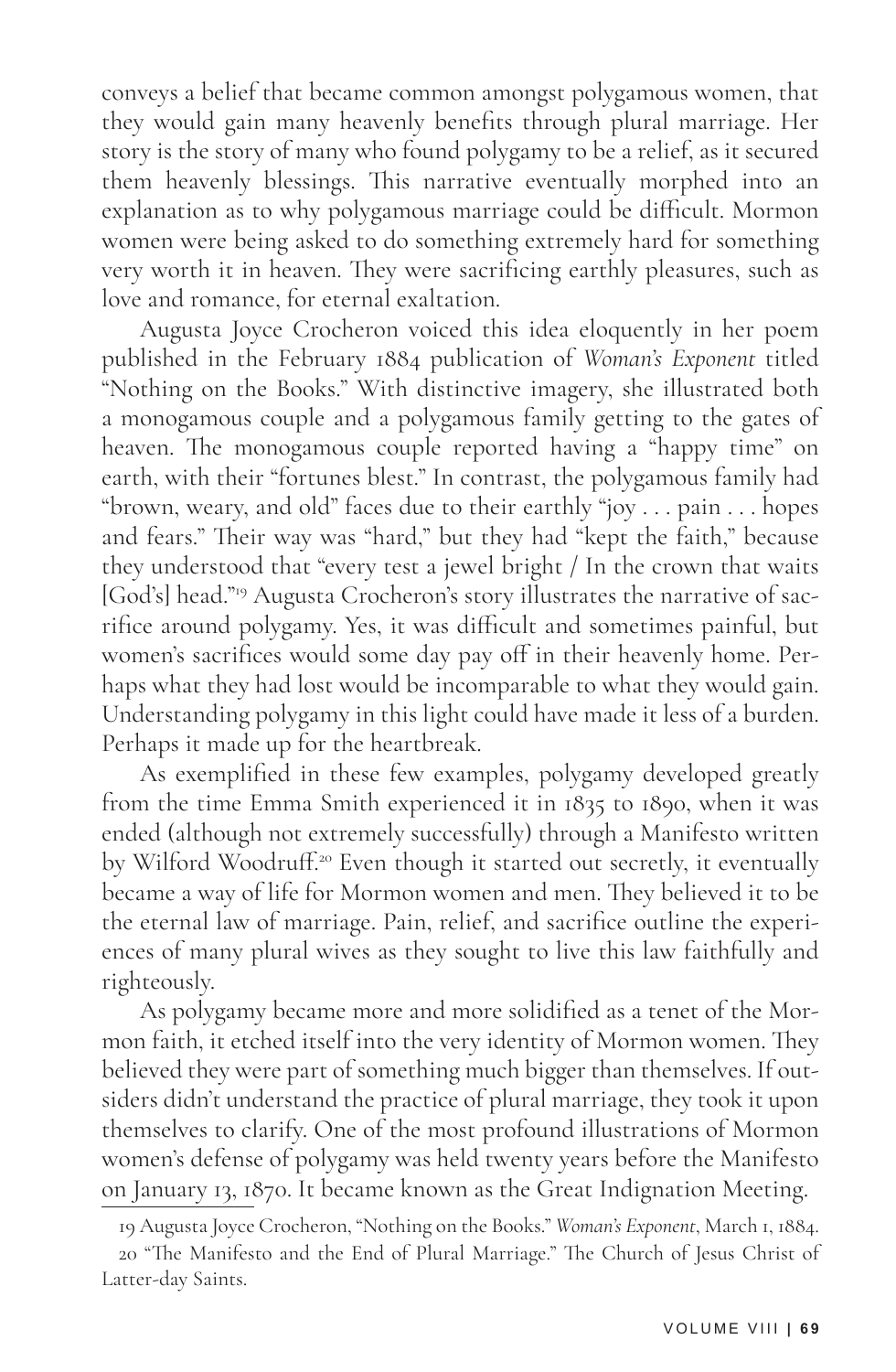The government of the United States of America was well aware of polygamy. In fact, President Abraham Lincoln preached it to be one of the "twin relics of barbarism" alongside slavery, and swore to be rid of it.<sup>21</sup> The media and others around the nation followed suit, believing polygamy to be incredibly oppressive and harmful to Mormon women. After the United States' several attempts to take down polygamy following the Civil War, the Cullom Bill was introduced. It would exclude polygamists from enfranchisement and citizenship in the United States.<sup>22</sup> The gauntlet was thrown. In a frustrated response to the proposition and the growing misunderstanding amongst onlookers, thousands of Mormon women gathered to protest the legislation and prove the nation wrong.<sup>23</sup> In her depiction of the Great Indignation meeting, Laurel Thatcher Ulrich writes, "Light snow obscured the view of the mountains . . . as masses of Mormon women crowded into the old peaked-roof Tabernacle in Salt Lake City. The pine benches were hard, the pot bellied stoves inadequate against the cold. No matter. They would warm themselves with indignation."<sup>24</sup>

Twelve women, including Relief Society president Sarah Kimball, addressed the masses at the meeting. Only women were invited. The speakers vehemently defended their religion, arguing that the government's attempts to eradicate polygamy revoked their religious freedoms. In defending their religion, they defended polygamy, a practice they considered to be "counsel of God as contained in the Gospel of Heaven."<sup>25</sup> The meeting closed out with Eliza R. Snow, one of Emma Smith's friends that was sealed to Joseph, and then later to Brigham Young. Although she was obviously a faithful participant in plural marriage, Snow spoke little about it. Rather, she spoke about the women in the Church. She, like her sisters in the Gospel, was sick of the nation seeing them as slaves. In fact, "the women in the Church [had] performed and suffered what could never have been borne and accomplished by slaves." They had traveled across the plains, given up their homes and their livelihoods, suffered so many pains and afflictions for their church. No, they were not women oppressed by their husbands in a practice resembling slavery. They were faithful, independent women who enjoyed "high and glorious privileges,"

<sup>21</sup> Mary Jane Woodger, "Abraham Lincoln and the Mormons," in *Civil War Saints*, ed. Kenneth L. Alford (Provo, UT: Religious Studies Center; Salt Lake City: Deseret Book, 2012), 61–81.

<sup>22</sup> A Bill in Aid of the Execution of the Laws in the Territory of Utah, and for Other Purposes, H.R. 696, 41st Cong., 2nd Sess. 1870.

<sup>23</sup> Minutes of "Great Indignation Meeting," Jan 13, 1870.

<sup>24</sup> Ulrich, xi.

<sup>25</sup> Sarah N. Kimball, Minutes of "Great Indignation Meeting, Jan 13, 1870.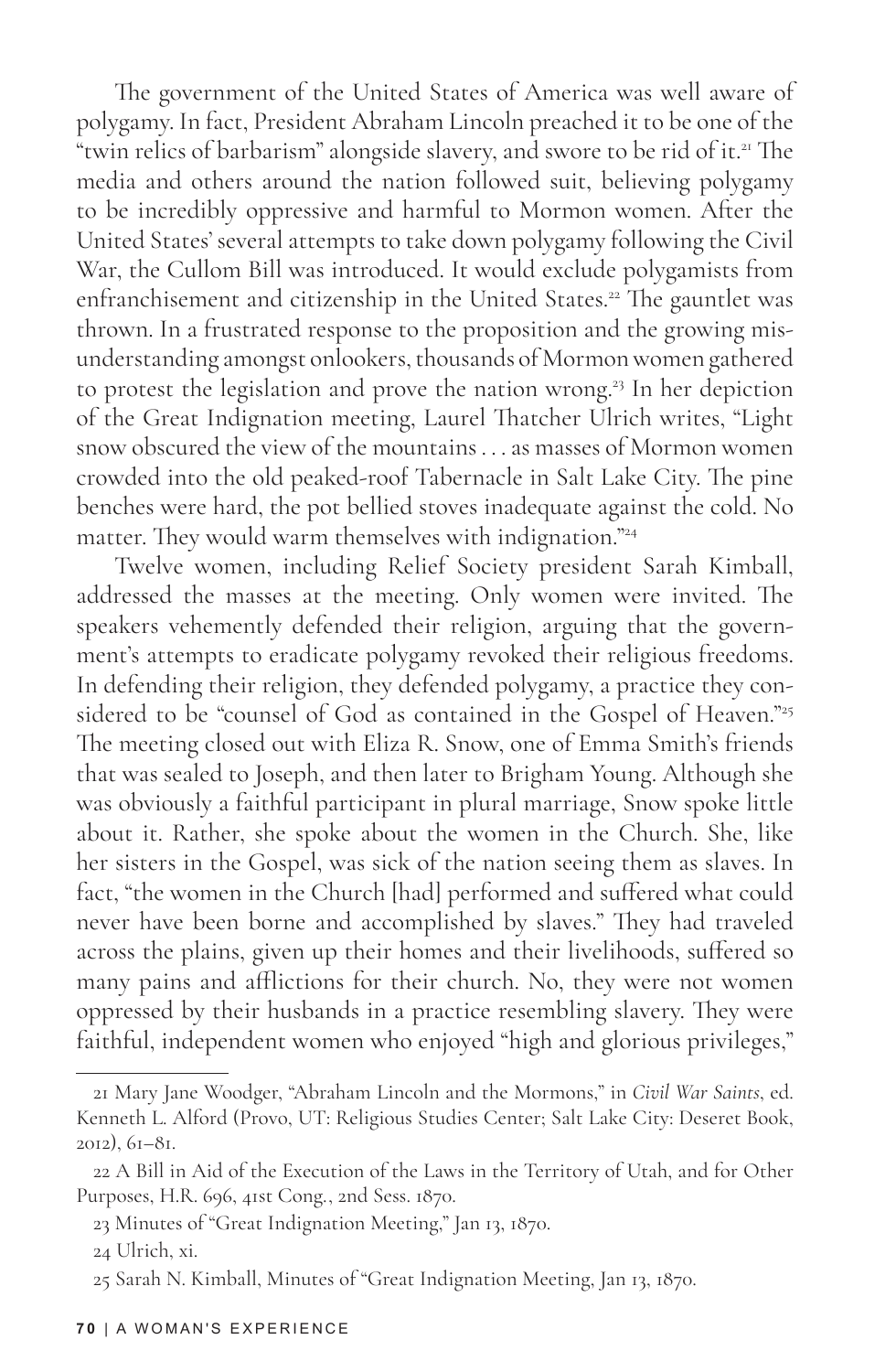because of their sacrifices. Because they were women. Their womanly faith "accomplish[ed] wonders."<sup>26</sup> The Great Indignation Meeting wasn't about polygamy as much as it was about Mormon women. They had voices, they had important things to say. They weren't going to allow themselves to be thrown aside because of one-sided observations concerning their marriages. They loved their faith, they fought for their faith, and they were proud of where their faith had brought them. This story is one of sacrifice, similar to Emma Smith's. But it's also one of triumph.

The stories of Emma, Annie, the Augustas, and Eliza all add flecks of insight into the complex painting of Mormon plural marriage. There is no denying that deep anguish was felt by many women at the hands of polygamy. Some believed that pain was part of a sacrifice for the greater good, while others just grew accustomed to it. Others didn't feel that pain, rather polygamy was "glorious" to them.<sup>27</sup> Indeed, as totally contradictory as it may seem, some Mormon women even felt empowered in their sphere, although it was greatly defined by polygamy.

#### **The Narrative Today**

The Church of Jesus Christ of Latter-day Saints no longer practices plural marriage. Anyone who marries multiple spouses is not considered a part of the faith, and the Church teaches that "marriage between a man and a woman is ordained of God."28 Because of this, many people, scholars included, agree that polygamy is a part of the Church's past and should no longer have an effect on its members.<sup>29</sup> However, contrary to this belief, stand a few sealing practices that stem from Joseph Smith's institution of polygamy and haunt many members today.

In Latter-day Saint belief, marriage is a serious covenant made between spouses and God. In order to gain the fullness of God's glory and to live with Him in the eternities,<sup>30</sup> members are married in Latter-day Saint temples and sealed for time and all eternity. As previously mentioned, Joseph Smith instituted being sealed for eternity when he instituted plural marriage, implying that polygamy was the law of marriage in the heavens. This practice of one man being sealed to multiple women, although not as visible as it was in the early days of the Church, is still in

<sup>26</sup> Eliza R. Snow, Minutes of "Great Indignation Meeting," Jan 13, 1870.

<sup>27</sup> Ulrich, 26.

<sup>28 &</sup>quot;The Family: A Proclamation to the World." The Church of Jesus Christ of Latter-Day Saints, September 23, 1995.

<sup>29</sup> Brian C. Hales and Laura Harris Hales, "Introduction." Joseph Smith's Polygamy, 2020. 30 D&C 132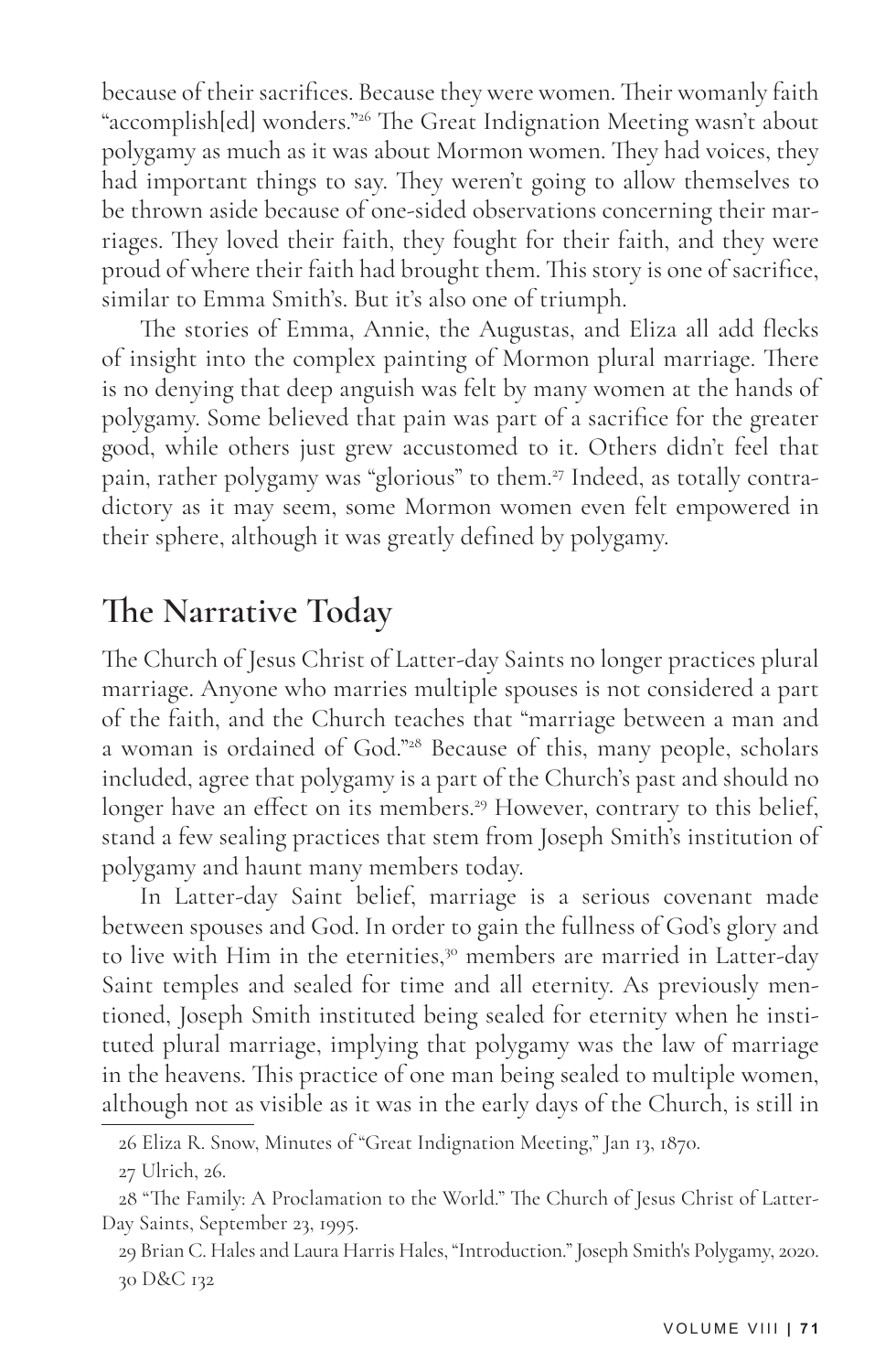effect today. When a man's wife dies, he is allowed to be sealed to another woman while staying sealed to his first wife.<sup>31</sup> In contrast, when a woman's husband dies, she cannot be sealed to another man unless she cancels her sealing to her first husband. To make matters worse, the cancellation process is often painful and sometimes humiliating.<sup>32</sup> This painful process often deters women from canceling their first sealing at all, not allowing them to be with their second husband for eternity. If a woman were to not cancel her first sealing and have children with her second husband, their children are automatically sealed to her first husband, not to their own biological father.33

For Latter-day Saint women and men who have lost spouses, these sealing practices cause deep pain. Some widowed women have concerns that "getting a sealing cancellation . . . would strip [their] deceased husband of his eternal exaltation." Others who choose to cancel such a sealing have had to go through the process of "getting letters of permission from [their] former husband's parents."<sup>34</sup> These worries and pains have led to many spending sleepless nights worrying about the eternities. Some question whether the Church has any idea what effect polygamy is having on their members. Some have even left the Church.<sup>35</sup>

Eternal polygamy can even take deep psychological tolls on members who haven't lost spouses. One woman quoted in *The Ghost of Eternal Polygamy: Haunting the Hearts and Heaven of Mormon Women and Men* states that because of polygamy, she felt her "importance and significance was reduced to what [she] gave to a man, and nothing more." Another said she has "held back a part of [her] heart and soul because of the terrible thought that [her husband] is not fully [hers]." And yet another said she came to believe because of polygamy that if men and women "were money, you could exchange multiple women for one man."36 These are just a few examples from the thousands of survey responses that Carol Lynn Pearson received in order to write her book.37

The polygamy story of modern female and male members of The Church of Jesus Christ of Latter-day Saints is one marked with fear. They fear that polygamy forces them into a heaven that they don't want.

37 Pearson, 24.

<sup>31 &</sup>quot;Plural Marriage in Kirtland and Nauvoo." The Church of Jesus Christ of Latter-day Saints.

<sup>32</sup> Pearson, 99.

<sup>33</sup> Pearson, 8.

<sup>34</sup> Pearson, 99.

<sup>35</sup> Pearson, 102, 104.

<sup>36</sup> Pearson, 145, 159, 166.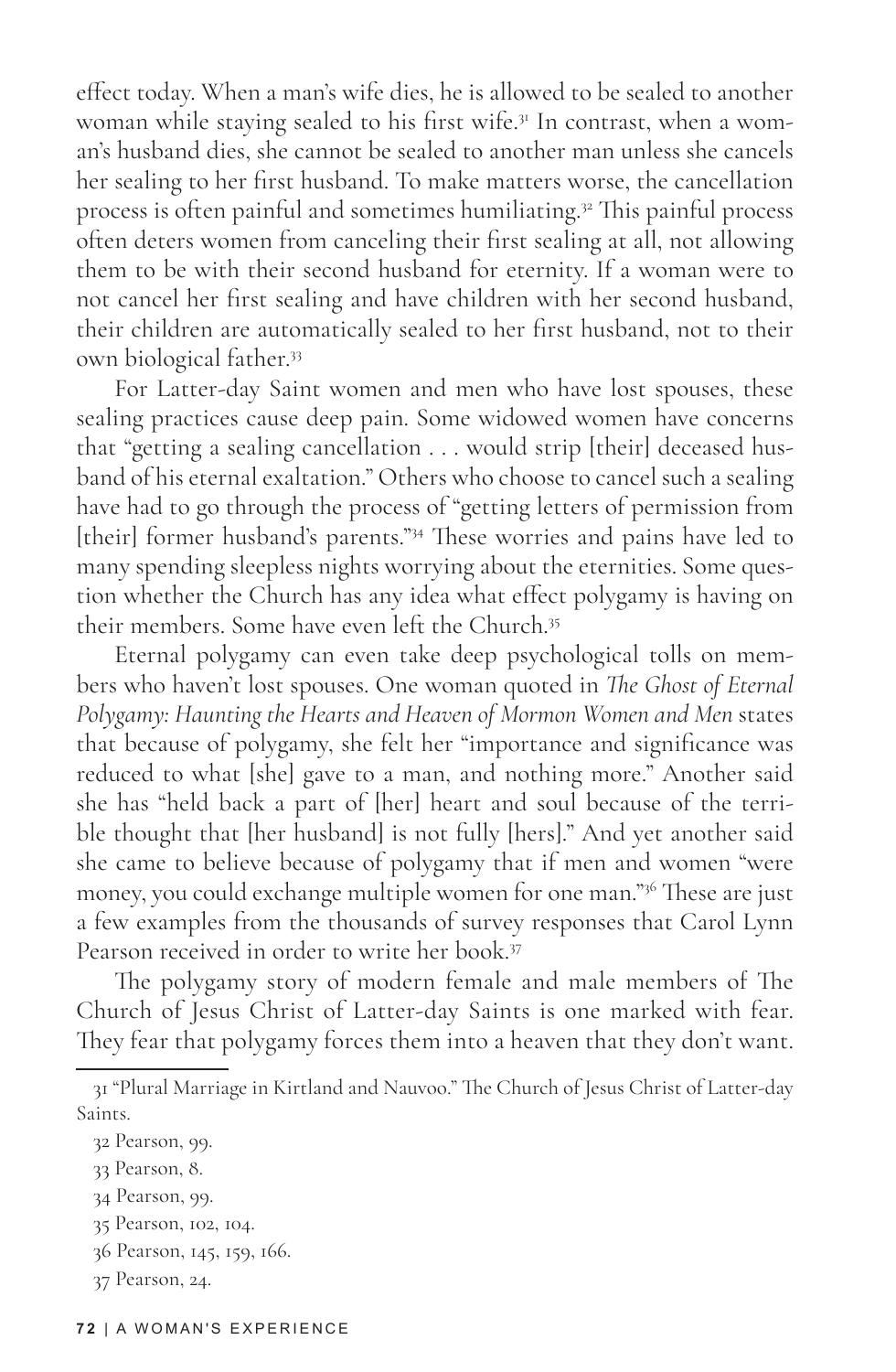They fear that it will cause a divide in their family in the eternities. Women fear that they won't have their husbands to themselves. The sealings as they are practiced today creep into the Latter-day Saint psyche, leaving them with doubts, concerns, and fears. The narrative behind polygamy today is not a positive one.

### **How Can Knowing the Past Aid the Present?**

In conclusion, the stories of early Mormon women tell us of the suffering they experienced from polygamy. They tell us of the sacrifice that polygamy demanded of them. They tell us of their great faith that made the founding of The Church of Jesus Christ of Latter-day Saints possible. They tell us many different things, but, perhaps most importantly, they tell us that Mormon women had voices. Emma Smith stood up against male leaders, sticking to her truth and to her knowledge of God. Annie Clark Tanner wrote her story down, understanding it to be massively important to the generations after her. Augusta Cobb shared her story with friends. Augusta Joyce Crocheron voiced her story through beautiful poetry. Eliza R. Snow declared her story with faith in her fellow women. Mormon women of the early Church of Jesus Christ of Latter-day Saints told their stories, and they did it with purpose.

If female members of the Church today read, empathize with, and understand these stories, they could be more willing to share their own. They could begin to bring up polygamy in Sunday School or Relief Society, sparking healthy conversations in which conclusions could be come to and hearts could be mended. They could seek their own, more educated personal revelation on the subject, and, perhaps, find answers which could allow them to faithfully move forward. They could be inspired by these early women and use their own voices to fight for further discussion from Church leaders about polygamy and the pain it causes. They could advocate for each other and the women of the past, believing that their stories should be heard, and their collective pain should be acknowledged. They could be healed.

Women like Emma Smith, Eliza R. Snow, and hundreds of others call to us from the other side of the veil. They plead with us to understand their stories, just as they did at the Great Indignation Meeting in 1870. They ask us to understand, or at least try to understand, the pain, sacrifice, and faith they put into The Church of Jesus Christ of Latter-day Saints. They tell us of their value and our value as female members of the Church. They beg that we never forget it, that we keep pushing forward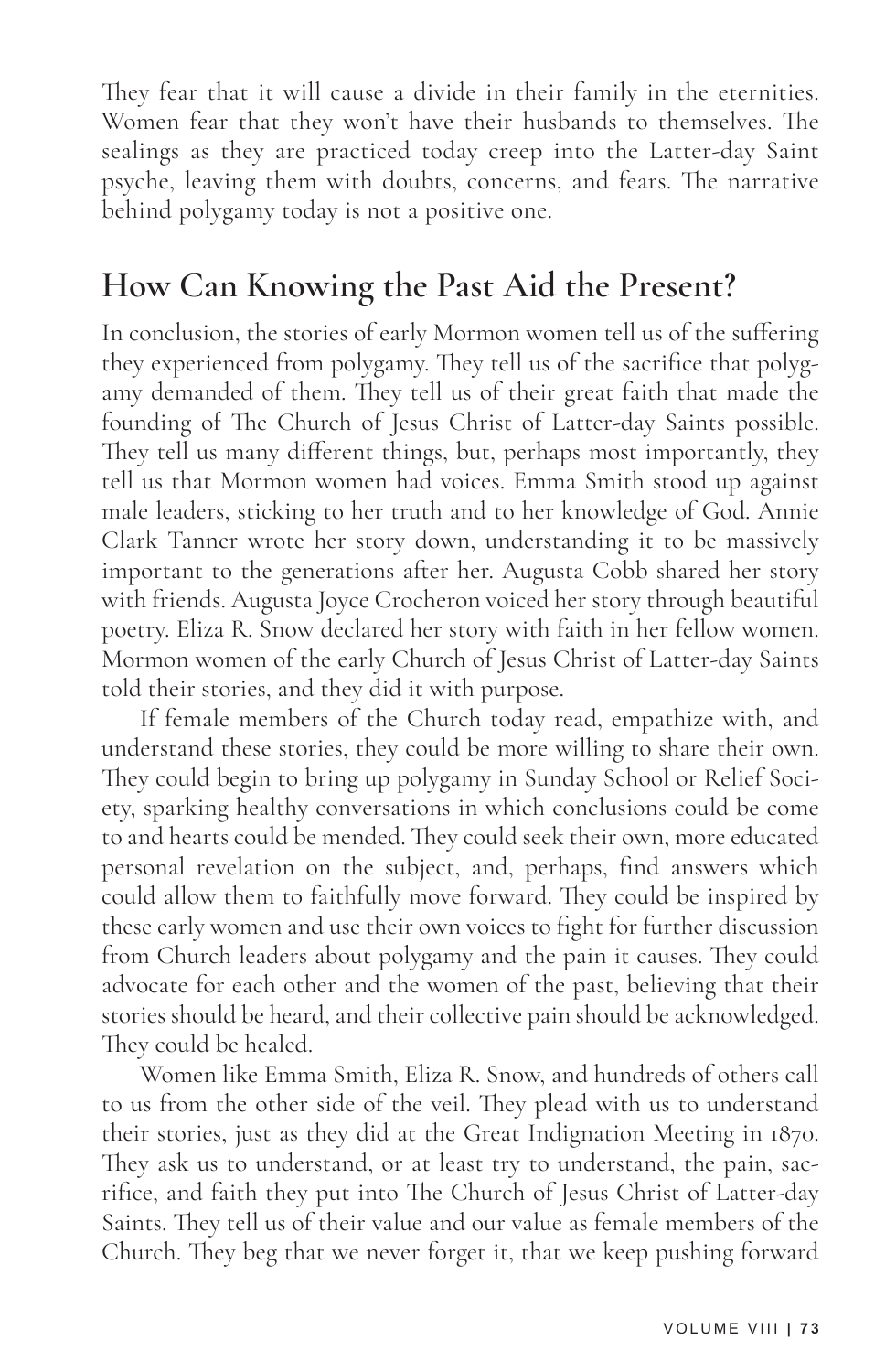despite the challenges we may face. They ask us to consider the many wonders that come from women's faith.<sup>38</sup>

<sup>38</sup> Eliza R. Snow, Minutes of "Great Indignation Meeting," Jan 13, 1870.